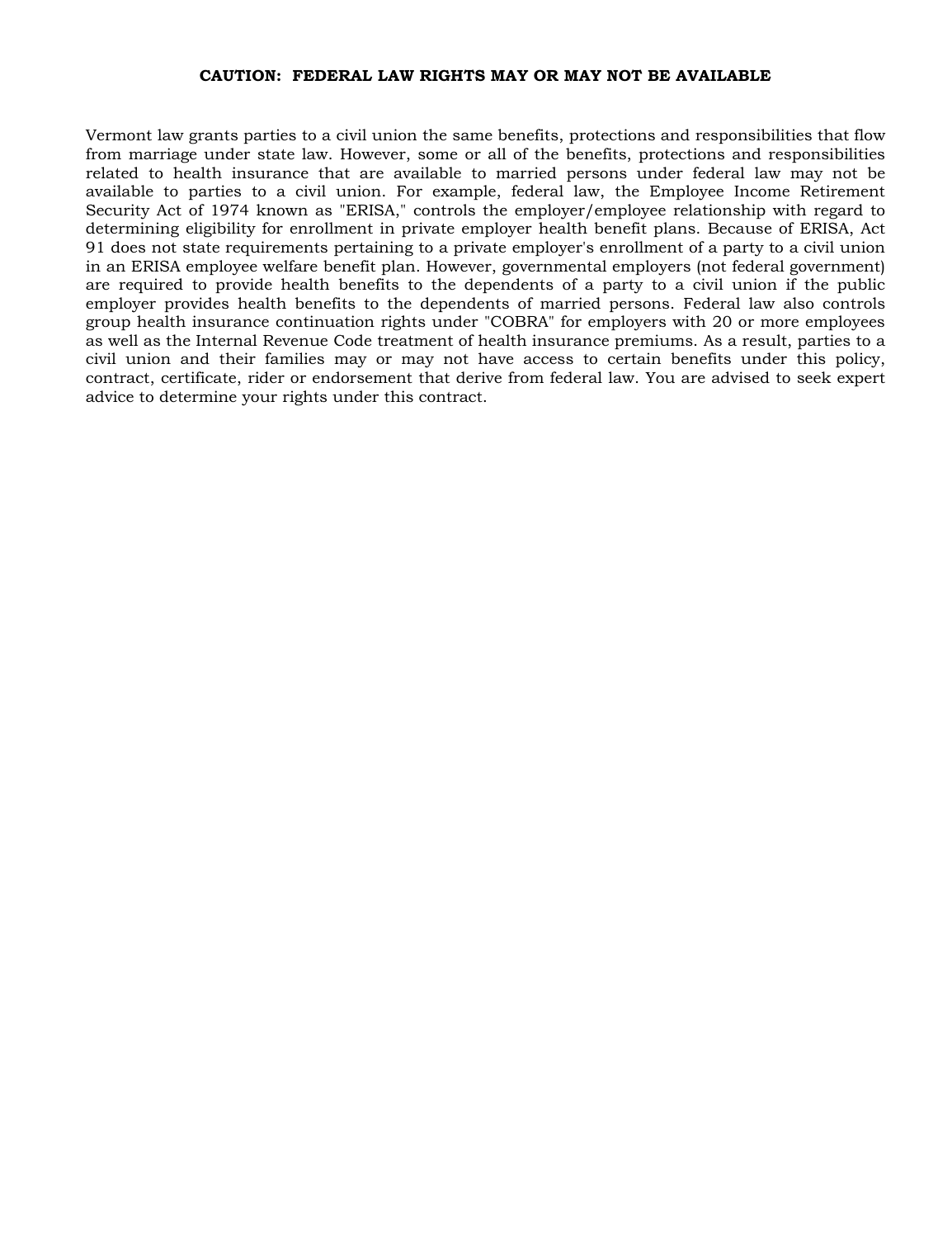# STANDARD INSURANCE COMPANY

A Stock Life Insurance Company 900 SW Fifth Avenue Portland, Oregon 97204-1282 (503) 321-7000

#### **CERTIFICATE**

### GROUP SHORT TERM DISABILITY INSURANCE

| Policyholder:   | University of Vermont |
|-----------------|-----------------------|
| Policy Number:  | 138236-C              |
| Effective Date: | January 1, 2019       |

The Group Policy has been issued to the Policyholder. We certify that you will be insured as provided by the terms of your Employer's coverage under the Group Policy. If the terms of this Certificate differ from the terms of your Employer's coverage under the Group Policy, the latter will govern. If your coverage is changed by an amendment to the Group Policy, we will provide the Employer with a revised Certificate or other notice to be given to you.

Possession of this Certificate does not necessarily mean you are insured. You are insured only if you meet the requirements set out in this Certificate.

"You" and "your" mean the Member. "We", "us" and "our" mean Standard Insurance Company. Other defined terms appear with the initial letters capitalized. Section headings, and references to them, appear in boldface type.

THIS POLICY DOES NOT MEET THE MINIMUM COVERAGE REQUIREMENTS OF THE AFFORDABLE CARE ACT. YOU SHOULD NOT PURCHASE THIS POLICY UNLESS YOU ARE ALREADY COVERED BY COMPREHENSIVE MAJOR MEDICAL INSURANCE.

IN THE EVENT OF A CONFLICT BETWEEN THE LAWS OF THE STATE WHERE THE POLICY IS ISSUED AND THE LAWS OF VERMONT. THE LAWS OF VERMONT WILL CONTROL.

Chairman, President and CEO

GP414-STD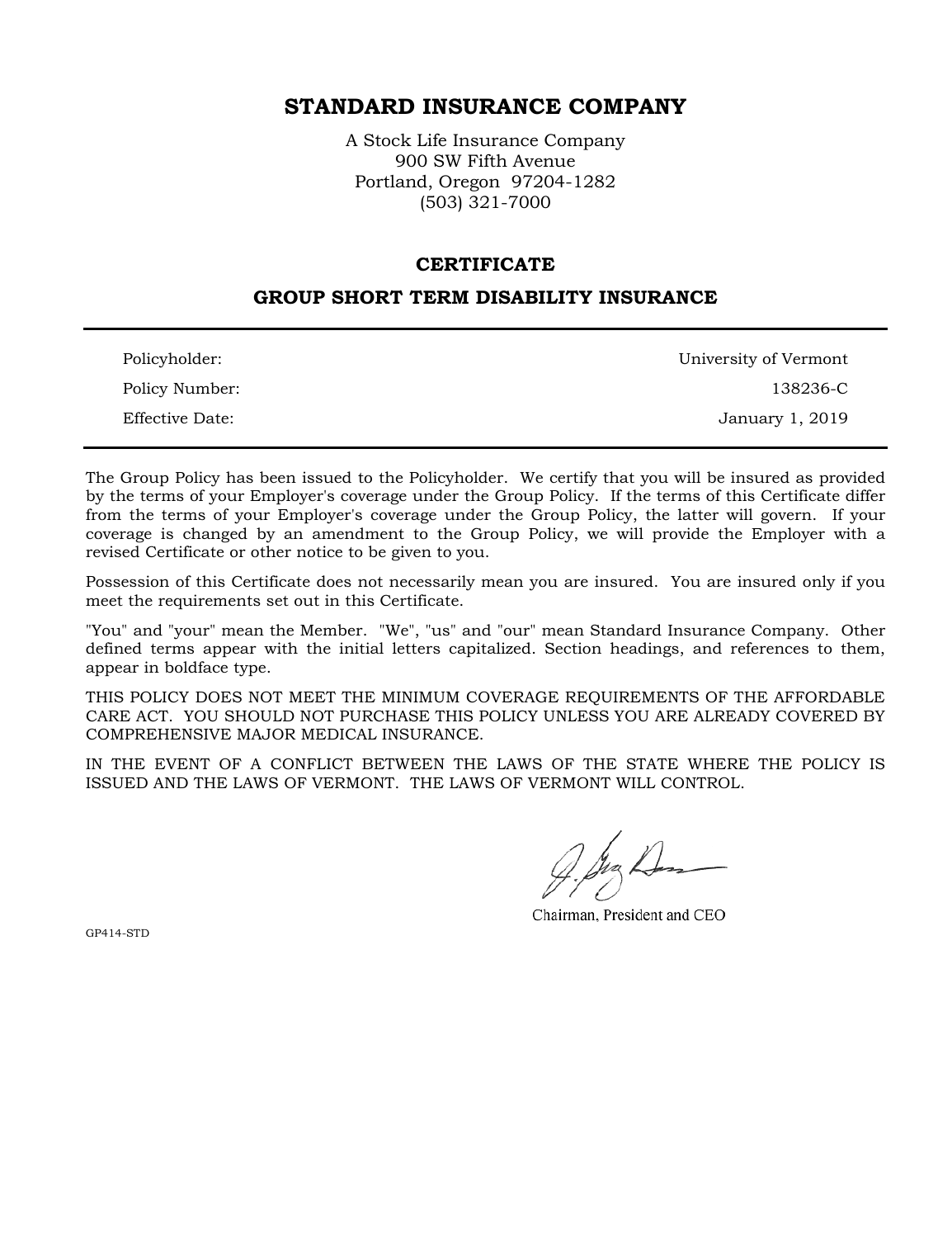# **Table of Contents**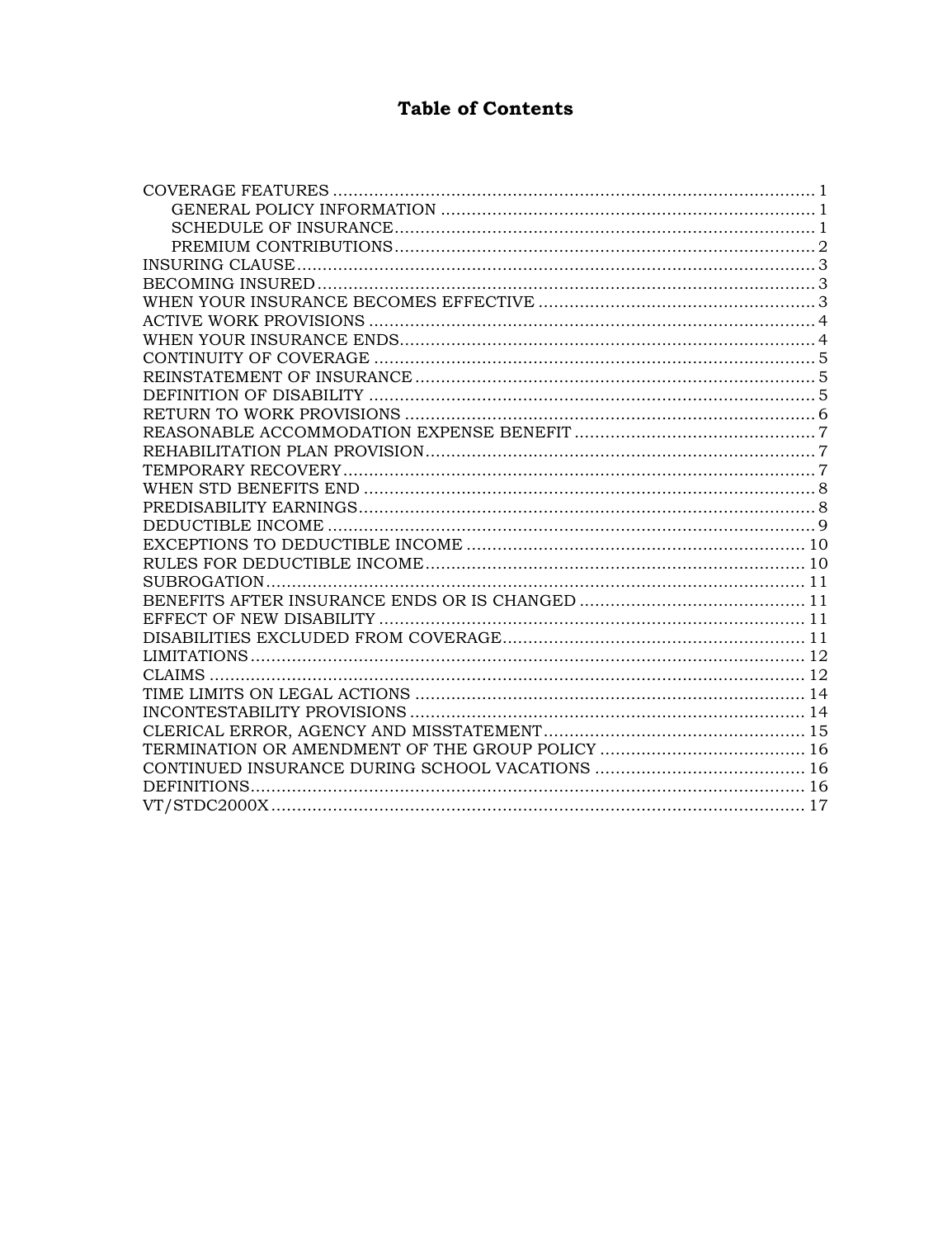# Index of Defined Terms

Active Work, Actively At Work, 4 Allowable Periods, 7 Annual Enrollment Period, 2

Benefit Waiting Period, 2, 16

Class Definition, 1 Contributory, 16

Deductible Income, 9 Disabled, 5

Eligibility Waiting Period, 1 Employer, 16 Employer(s), 1 Enrollment Period, 2 Evidence Of Insurability, 4

Group Policy, 16 Group Policy Effective Date, 1 Group Policy Number, 1

Hospital, 16

Injury, 16

L.L.C. Owner-Employee, 16

Maximum Benefit Period, 2, 16 Maximum STD Benefit, 1 Member, 1, 3 Mental Disorder, 16 Minimum STD Benefit, 1

Noncontributory, 17

P.C. Partner, 17 Physical Disease, 17 Physician, 17 Policyholder, 1 Predisability Earnings, 8 Pregnancy, 17 Prior Plan, 17 Proof Of Loss, 13

Reasonable Accommodation Expense Benefit, 7 Rehabilitation Plan, 7

STD Benefit, 1, 17

Temporary Recovery, 7

War, 12 Work Earnings, 6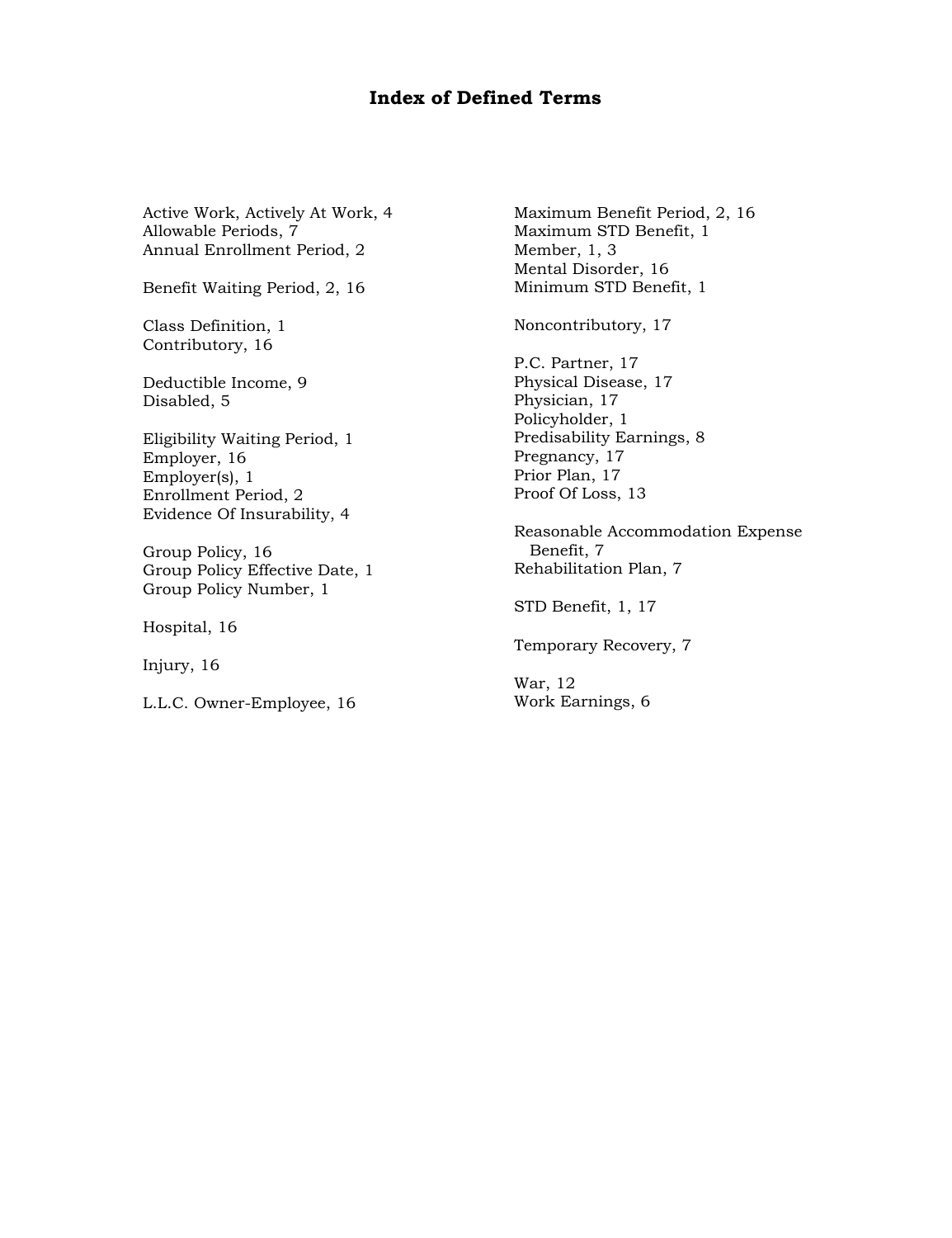### COVERAGE FEATURES

This section contains many of the features of your short term disability (STD) insurance. Other provisions, including exclusions, limitations, and Deductible Income appear in other sections. Please refer to the text of each section for full details. The Table of Contents and the Index of Defined Terms help locate sections and definitions.

| <b>GENERAL POLICY INFORMATION</b> |                       |  |
|-----------------------------------|-----------------------|--|
| Group Policy Number:              | 138236-C              |  |
| Policyholder:                     | University of Vermont |  |
| $Emplover(s)$ :                   | University of Vermont |  |
| Group Policy Effective Date:      | January 1, 2019       |  |
| Policy Issued in:                 | Vermont               |  |

Member means:

- 1. A full-time UVM employee who is non-represented staff, Teamsters, United Electrical or a Postdoctoral Associate, Fellow or Trainee employed in a regular capacity of at least 75% of a 12-month work year of 37 1/2 or 40 hours per week (UVM Benefits Groups A and C), or in a regular capacity of 100% of an academic year of 9, 10, or 11 months for 37 1/2 or 40 hours per week (UVM Benefits Group B);
- 2. Actively At Work at least 30 hours each week (for purposes of the Member definition, Actively At Work will include regularly scheduled days off, holidays, or vacation days, so long as the person is capable of Active Work on those days); and
- 3. A citizen or resident of the United States or Canada.

Member does not include a temporary or seasonal employee, a full-time member of the armed forces of any country, a leased employee, or an independent contractor.

Class Definition: None

## SCHEDULE OF INSURANCE

Eligibility Waiting Period: You are eligible on one of the following dates: If you are a Member on the Group Policy Effective Date, you are eligible on that date. If you become a Member after the Group Policy Effective Date, you are eligible on the date you become a Member.

Eligibility Waiting Period means the period you must be a Member before you become eligible for insurance.

| STD Benefit: | 70% of the first \$5,000 of your Predisability Earnings,<br>reduced by Deductible Income. |
|--------------|-------------------------------------------------------------------------------------------|
| Maximum:     | \$3,500 before reduction by Deductible Income.                                            |
| Minimum:     | \$15                                                                                      |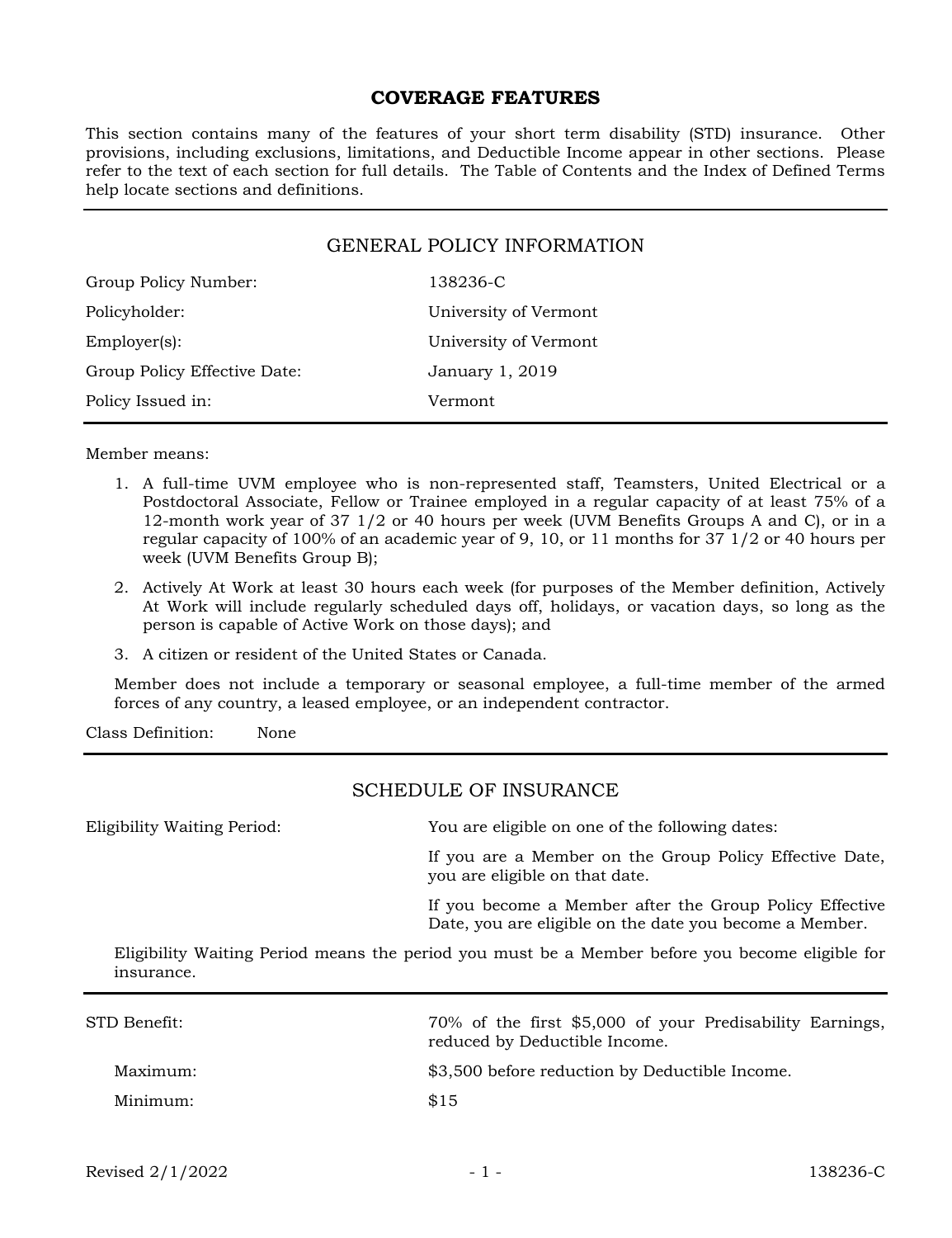Benefit Waiting Period:

| For Disability caused by<br>accidental Injury:                                                                              | 30 days                                                                                                           |
|-----------------------------------------------------------------------------------------------------------------------------|-------------------------------------------------------------------------------------------------------------------|
| For Disability caused by Physical<br>Disease, Pregnancy or Mental<br>Disorder:                                              | 30 days                                                                                                           |
| Enrollment Period for<br>Contributory insurance:                                                                            | Your Employer's Annual Enrollment Period.                                                                         |
| Annual Enrollment Period means the period designated each year by your Employer when you may<br>change insurance elections. |                                                                                                                   |
| Maximum Benefit Period:                                                                                                     | 26 weeks. However, STD Benefits will end on the date<br>lang taun disability benefits became neveble to you under |

long term disability benefits become payable to you under a group plan provided by your Employer, even if that occurs before the end of the Maximum Benefit Period.

If you are Disabled for less than one full week, we will pay one-seventh of the STD Benefit for each day of Disability.

# PREMIUM CONTRIBUTIONS

Insurance is: Contributory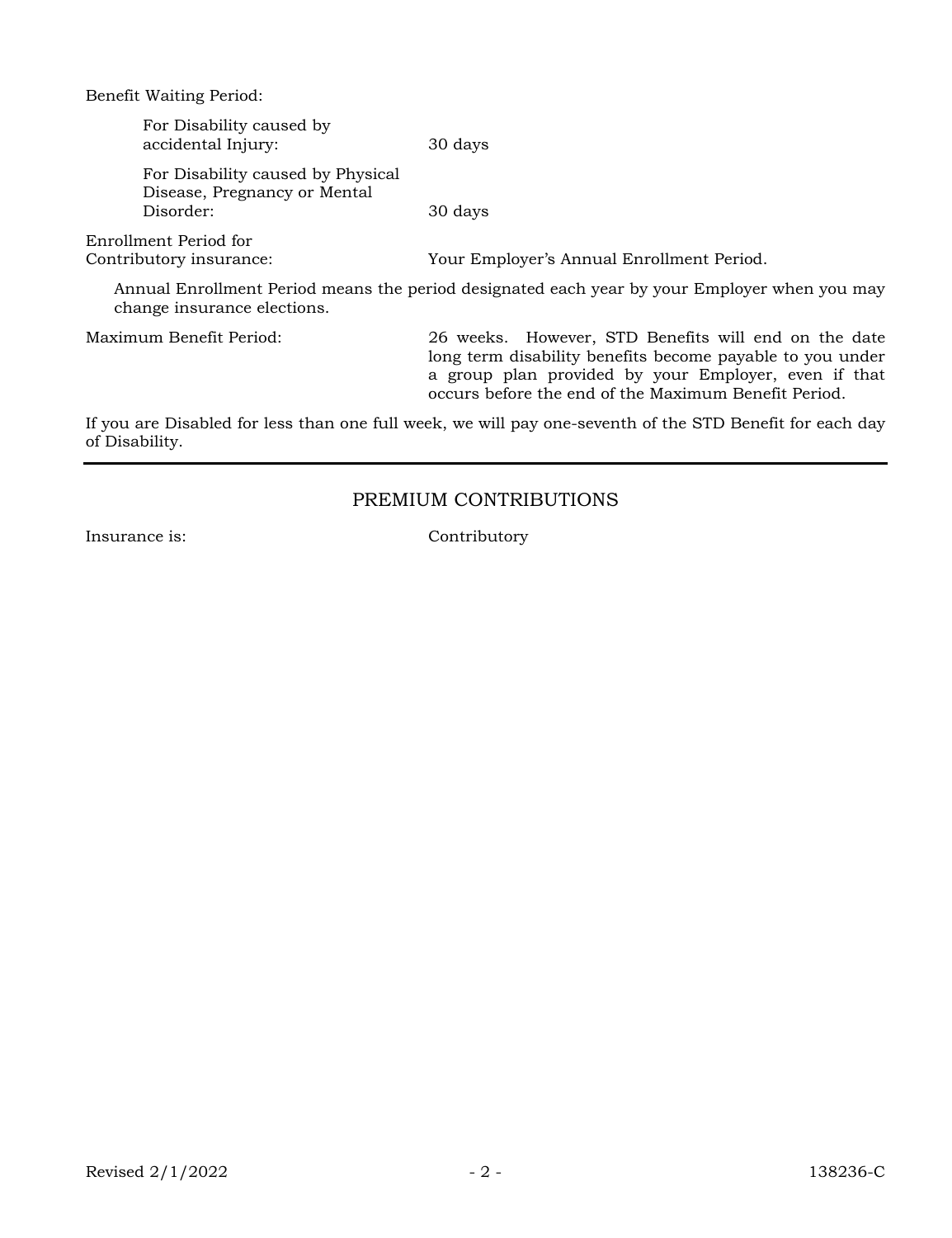## INSURING CLAUSE

If you become Disabled while insured under the Group Policy, we will pay STD Benefits according to the terms of the Group Policy after we receive Proof Of Loss satisfactory to us.

ST.IC.OT.1

# BECOMING INSURED

To become insured you must be a Member, complete your Eligibility Waiting Period, and meet the requirements in Active Work Provisions and When Your Insurance Becomes Effective.

You are a Member if you are:

- 1. A full-time UVM employee who is non-represented staff, Teamsters, United Electrical or a Postdoctoral Associate, Fellow or Trainee employed in a regular capacity of at least 75% of a 12-month work year of 37 1/2 or 40 hours per week (UVM Benefits Groups A and C), or in a regular capacity of 100% of an academic year of 9, 10, or 11 months for 37 1/2 or 40 hours per week (UVM Benefits Group B);
- 2. Actively At Work at least 30 hours each week (for purposes of the Member definition, Actively At Work will include regularly scheduled days off, holidays, or vacation days, so long as you are capable of Active Work on those days); and
- 3. A citizen or resident of the United States or Canada.

You are not a Member if you are a temporary or seasonal employee, a full-time member of the armed forces of any country, a leased employee, or an independent contractor.

Eligibility Waiting Period means the period you must be a Member before you become eligible for insurance. Your Eligibility Waiting Period is shown in the **Coverage Features.** 

(VAR MBR DEF) ST.BI.OT.1

### WHEN YOUR INSURANCE BECOMES EFFECTIVE

A. When Insurance Becomes Effective

Subject to the **Active Work Provisions**, your insurance becomes effective as follows:

1. Insurance Subject To Evidence Of Insurability

Insurance subject to Evidence Of Insurability becomes effective on the date we approve your Evidence Of Insurability.

2. Insurance Not Subject To Evidence Of Insurability

The **Coverage Features** states whether insurance is Contributory or Noncontributory.

a. Noncontributory Insurance

Noncontributory insurance not subject to Evidence Of Insurability becomes effective on the date you become eligible.

b. Contributory Insurance

You must apply in writing for Contributory insurance and agree to pay premiums. You may only apply during your Employer's Annual Enrollment Period. Contributory insurance not subject to Evidence Of Insurability becomes effective on the January 1 following the Annual Enrollment Period in which you applied.

B. Takeover Provisions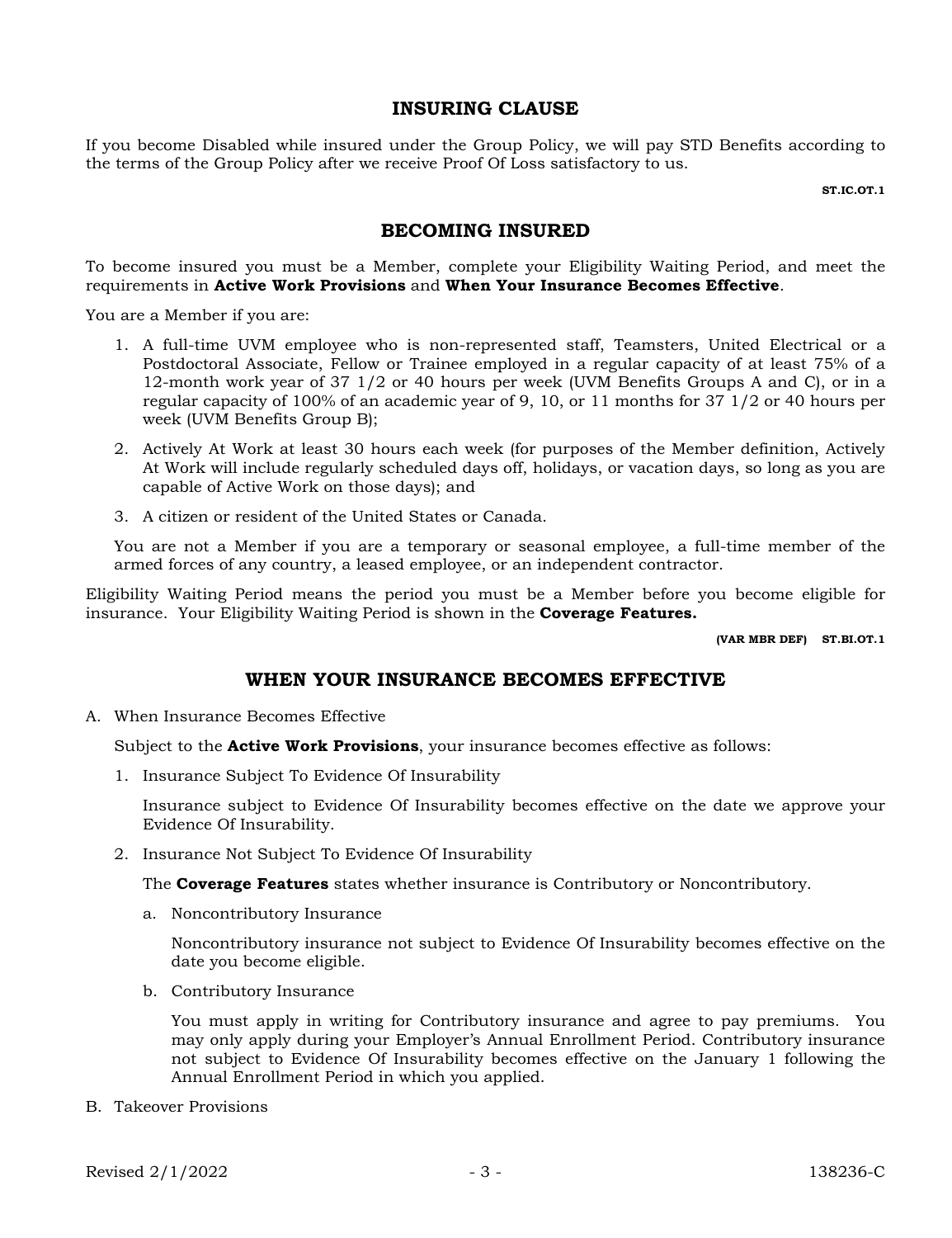- 1. If you were insured under the Prior Plan on the day before the effective date of your Employer's coverage under the Group Policy, your Eligibility Waiting Period is waived on the effective date of your Employer's coverage under the Group Policy.
- 2. You must submit satisfactory Evidence Of Insurability to become insured if you were eligible for insurance under the Prior Plan for more than 31 days but were not insured.
- C. Evidence Of Insurability Requirement

Evidence Of Insurability satisfactory to us is required:

- a. For Members eligible for more than 31 days but not insured under the Prior Plan.
- b. For reinstatements if required.

Providing Evidence Of Insurability means you must:

- 1. Complete and sign our medical history statement;
- 2. Sign our form authorizing us to obtain information about your health;
- 3. Undergo a physical examination, if required by us; and
- 4. Provide any additional information about your insurability that we may reasonably require.

#### (VAR EOI\_WITH 60 DAY PD) ST.EF.OT.3X

## ACTIVE WORK PROVISIONS

A. Active Work Requirement

You must be capable of Active Work on the day before the scheduled effective date of your insurance or your insurance will not become effective as scheduled. If you are incapable of Active Work because of Physical Disease, Injury, Pregnancy or Mental Disorder on the day before the scheduled effective date of your insurance, your insurance will not become effective until the day after you complete one full day of Active Work as an eligible Member.

Active Work and Actively At Work mean performing with reasonable continuity the Material Duties of your Own Occupation at your Employer's usual place of business.

B. Changes In Insurance

This Active Work requirement also applies to any increase in your insurance.

ST. AW OT 1

# WHEN YOUR INSURANCE ENDS

Your insurance ends automatically on the earliest of:

- 1. The date the last period ends for which a premium contribution was made for your insurance.
- 2. The date the Group Policy terminates.
- 3. The date your employment terminates.
- 4. The date you cease to be a Member. However, your insurance will be continued during the following periods when you are absent from Active Work, unless it ends under any of the above.
	- a. During the first 90 days of a temporary or indefinite administrative or involuntary leave of absence or sick leave, provided your Employer is paying you at least the same Predisability Earnings paid to you immediately before you ceased to be a Member. A period when you are absent from Active Work as part of a severance or other employment termination agreement is not a leave of absence, even if you are receiving the same Predisability Earnings.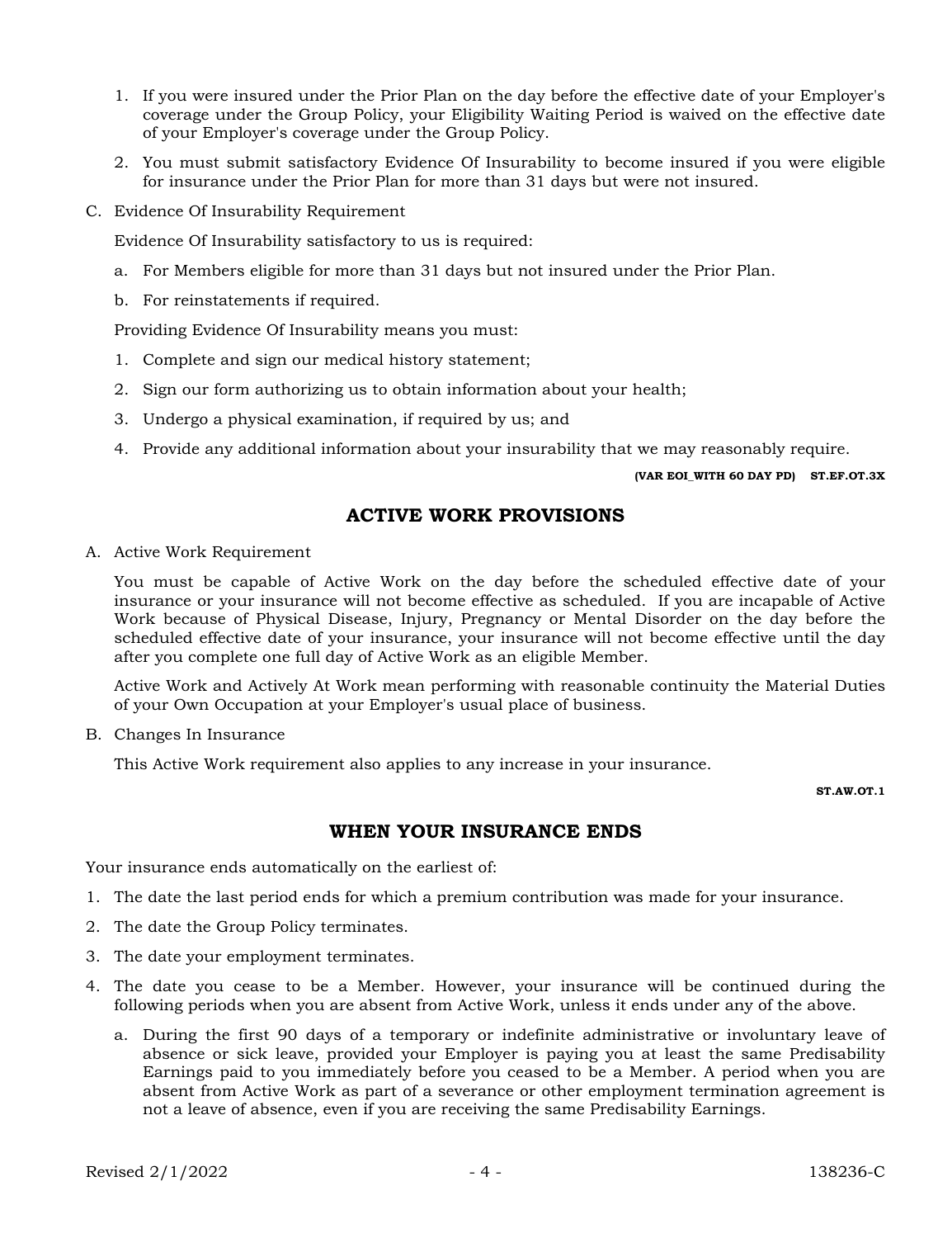- b. During a leave of absence if continuation of your insurance under the Group Policy is required by a state-mandated family or medical leave act or law.
- c. During any other temporary leave of absence approved by your Employer in advance and in writing and scheduled to last 24 months or less. A period of Disability is not a leave of absence.
- d. During the Benefit Waiting Period and while STD Benefits are payable.

ST.EN.OT.1

# CONTINUITY OF COVERAGE

A. Waiver Of Active Work Requirement

If you were insured under the Prior Plan on the day before the effective date of your Employer's coverage under the Group Policy, you can become insured on the effective date of your Employer's coverage without meeting the Active Work requirement. See **Active Work Provisions**.

The STD Benefit payable for a period of continuous Disability beginning before you meet the Active Work requirement will be:

- 1. The weekly benefit that would have been payable under the terms of the Prior Plan if it had remained in force; reduced by
- 2. Any benefits payable under the Prior Plan.

There is no Minimum STD Benefit if there is a reduction by benefits payable under the Prior Plan.

(NOPREEX) ST.CC.OT.1

# REINSTATEMENT OF INSURANCE

If your insurance ends, you may become insured again as a new Member. However, the following will apply:

- 1. If you cease to be a Member because of a Disability that is not covered solely because of the exclusion for work related Disabilities, your insurance will end. However, if you become a Member again immediately after workers' compensation temporary benefits end, the Eligibility Waiting Period will be waived.
- 2. If your insurance ends because you cease to be a Member for any reason other than item 1 above, and if you become a Member again within 90 days, the Eligibility Waiting Period will be waived.
- 3. If your insurance ends because you fail to make a required premium contribution, you must provide Evidence Of Insurability to become insured again.
- 4. If your insurance ends because you are on a federal or state-mandated family or medical leave of absence, and you become a Member again immediately following the period allowed, your insurance will be reinstated pursuant to the federal or state-mandated family or medical leave act or law.
- 5. In no event will insurance be retroactive.

(NONOCC) ST.RE.OT.4

# DEFINITION OF DISABILITY

You are Disabled if you meet the following Own Occupation definition of Disability:

You are required to be Disabled only from your Own Occupation. You are Disabled from your Own Occupation if, as a result of Physical Disease, Injury, Pregnancy or Mental Disorder: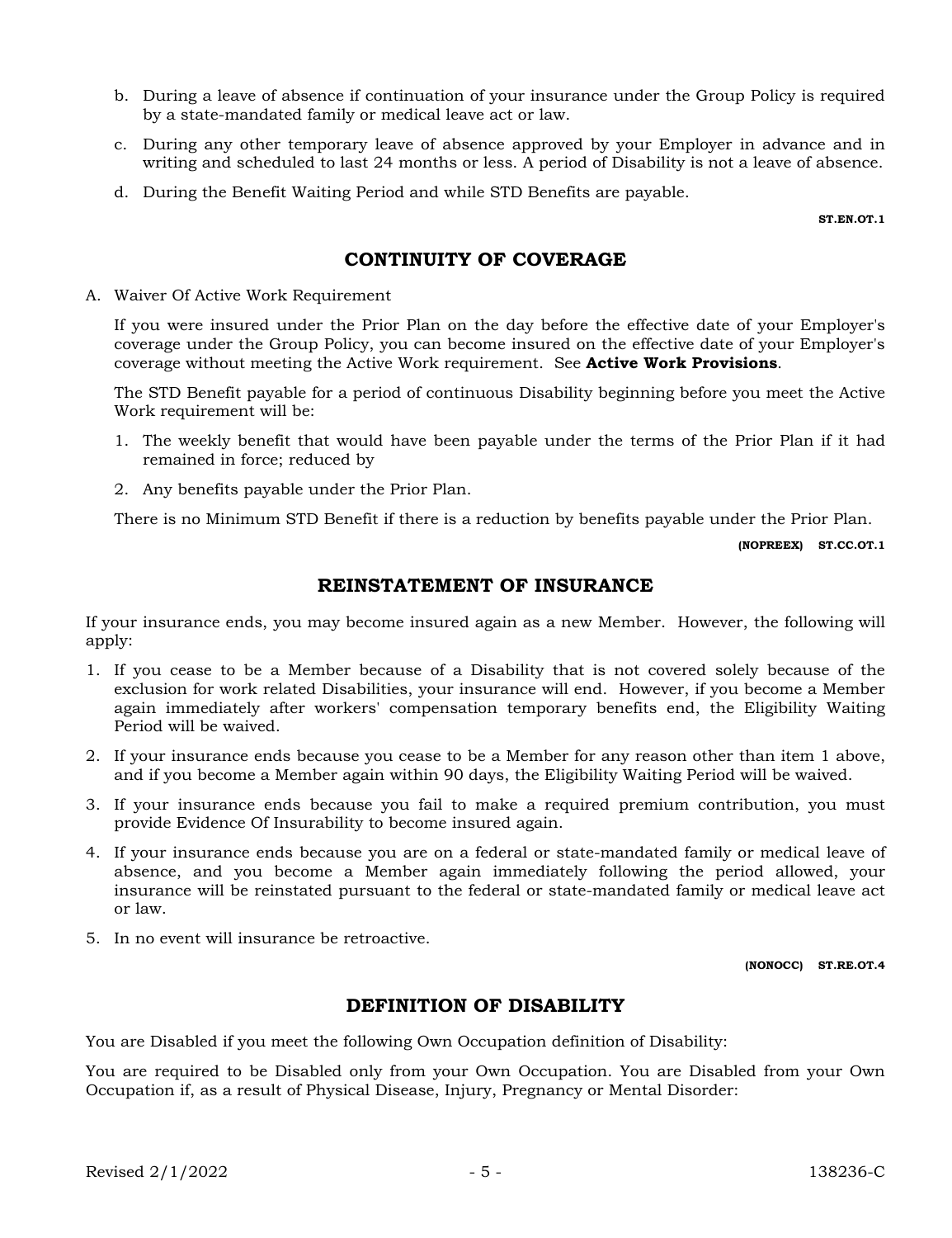- 1. You are unable to perform with reasonable continuity the Material Duties of your Own Occupation; and
- 2. You suffer a loss of at least 20% in your Predisability Earnings when working in your Own Occupation for your Employer.

You may work in another occupation while you meet the Own Occupation definition of Disability. However, you will no longer be Disabled when your Work Earnings from another occupation exceed 80% of your Predisability Earnings.

Your Work Earnings may be Deductible Income. See Return To Work Provisions and Deductible Income.

Own Occupation means the job you are regularly performing for your Employer when Disability begins.

Material Duties means the usual duties you perform in your regular job with your Employer, that cannot be reasonably modified or omitted. In no event will we consider working more than 8 hours per day or an average of more than 40 hours per week to be a Material Duty.

(OWN JOB DEF\_WITH 40\_WITH PARTL) ST.DD.VT.2

# RETURN TO WORK PROVISIONS

A. Return To Work Responsibility

No STD Benefits will be paid for any period of Disability when you are able to work in your Own Occupation and able to earn at least 20% of your Predisability Earnings, but you elect not to work.

B. Return To Work Incentive

You may serve your Benefit Waiting Period while working if you meet the Own Occupation definition of Disability.

You are eligible for the Return To Work Incentive on the first day you work after the Benefit Waiting Period if STD Benefits are payable on that date.

Your Work Earnings will be Deductible Income as determined in 1., 2. and 3.

- 1. Determine the amount of your STD Benefit as if there were no Deductible Income, and add your Work Earnings to that amount.
- 2. Determine 100% of your Predisability Earnings.
- 3. If 1. is greater than 2., the difference will be Deductible Income.
- C. Work Earnings Definition

Work Earnings means your gross weekly earnings from work you perform while Disabled, plus the earnings you could receive if you worked as much as you are able to, considering your Disability, in work that is reasonably available in your Own Occupation. Work Earnings includes sick pay, vacation pay, annual or personal leave pay or other salary continuation earned or accrued while working.

Earnings from work you perform will be included in Work Earnings when you have the right to receive them. If you are paid in a lump sum or on a basis other than weekly, we will prorate your Work Earnings over the period of time to which they apply. If no period of time is stated, we will use a reasonable one.

In determining your Work Earnings we:

1. Will use the financial accounting method you use for income tax purposes, if you use that method on a consistent basis.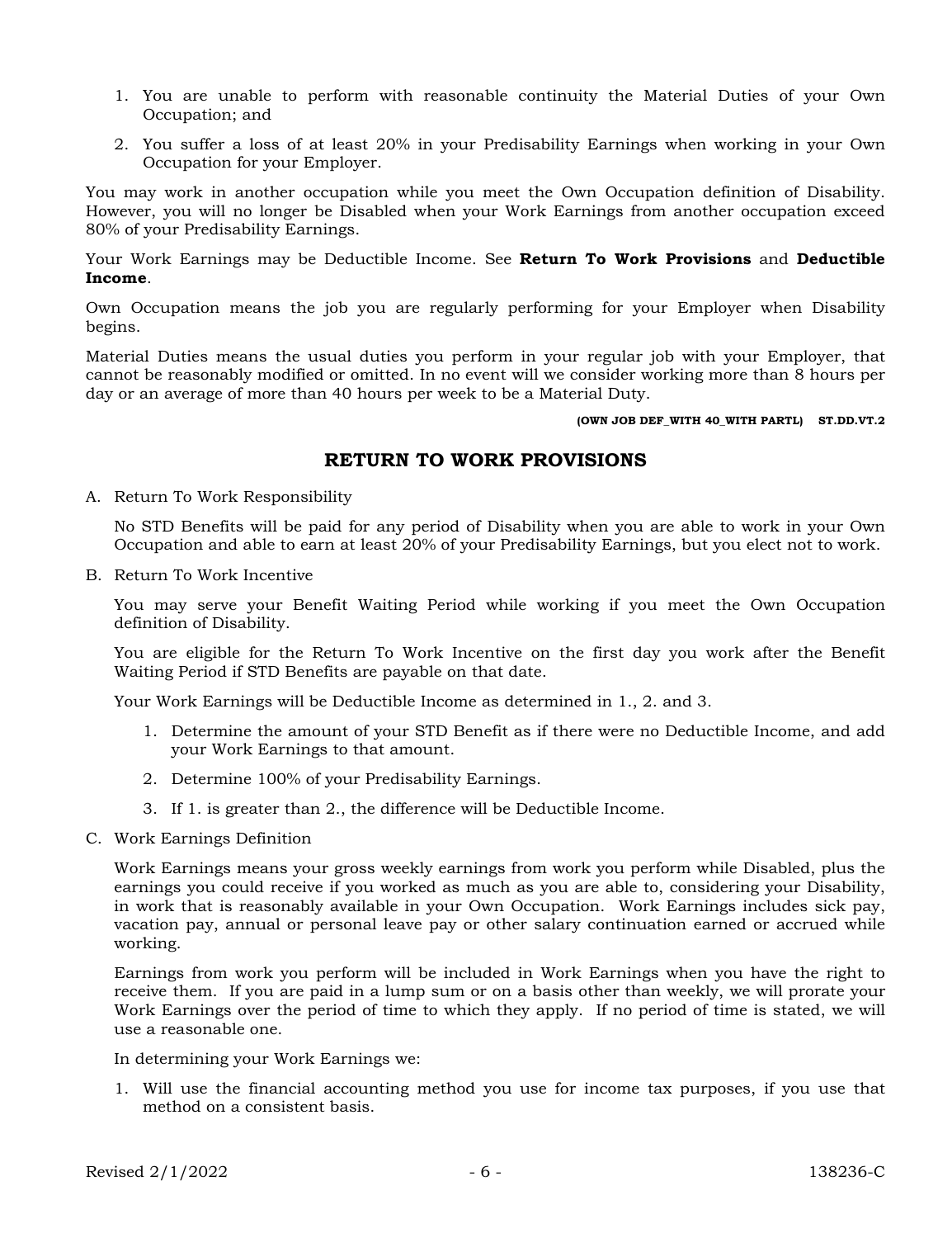- 2. Will not be limited to the taxable income you report to the Internal Revenue Service.
- 3. May ignore expenses under section 179 of the IRC as a deduction from your gross earnings.
- 4. May ignore depreciation as a deduction from your gross earnings.
- 5. May adjust the financial information you give us in order to clearly reflect your Work Earnings.

If we determine that your earnings vary substantially from week to week, we may determine your Work Earnings by averaging your earnings over the most recent four-week period. You will no longer be Disabled when your average Work Earnings over the last four weeks exceed 80% of your Predisability Earnings.

#### (RTW RESP) ST.RW.OT.2

# REASONABLE ACCOMMODATION EXPENSE BENEFIT

If you return to work in any occupation for any employer, not including self-employment, as a result of a reasonable accommodation made by such employer, we will pay that employer a Reasonable Accommodation Expense Benefit in an amount agreed to by us, but not to exceed the expenses incurred.

The Reasonable Accommodation Expense Benefit is payable only if the reasonable accommodation is approved by us in writing prior to its implementation.

ST.RA.OT.1

# REHABILITATION PLAN PROVISION

While you are Disabled you may qualify to participate in a Rehabilitation Plan. Rehabilitation Plan means a written plan, program or course of vocational training or education that is intended to prepare you to return to work.

To participate in a Rehabilitation Plan you must apply on our forms or in a letter to us. The terms, conditions and objectives of the plan must be accepted by you and approved by us in advance.

An approved Rehabilitation Plan may include our payment of some or all of the expenses you incur in connection with the plan, including:

- a. Training and education expenses.
- b. Family care expenses.
- c. Job-related expenses.
- d. Job search expenses.

#### ST.RH.OT.1

# TEMPORARY RECOVERY

You may temporarily recover from your Disability during the Maximum Benefit Period, and then become Disabled again from the same cause or causes, without having to serve a new Benefit Waiting Period. Temporary Recovery means you cease to be Disabled for no longer than the applicable allowable period. See Definition Of Disability.

A. Allowable Period

The allowable period of recovery during the Maximum Benefit Period is: a total of 90 days of recovery.

B. Effect Of Temporary Recovery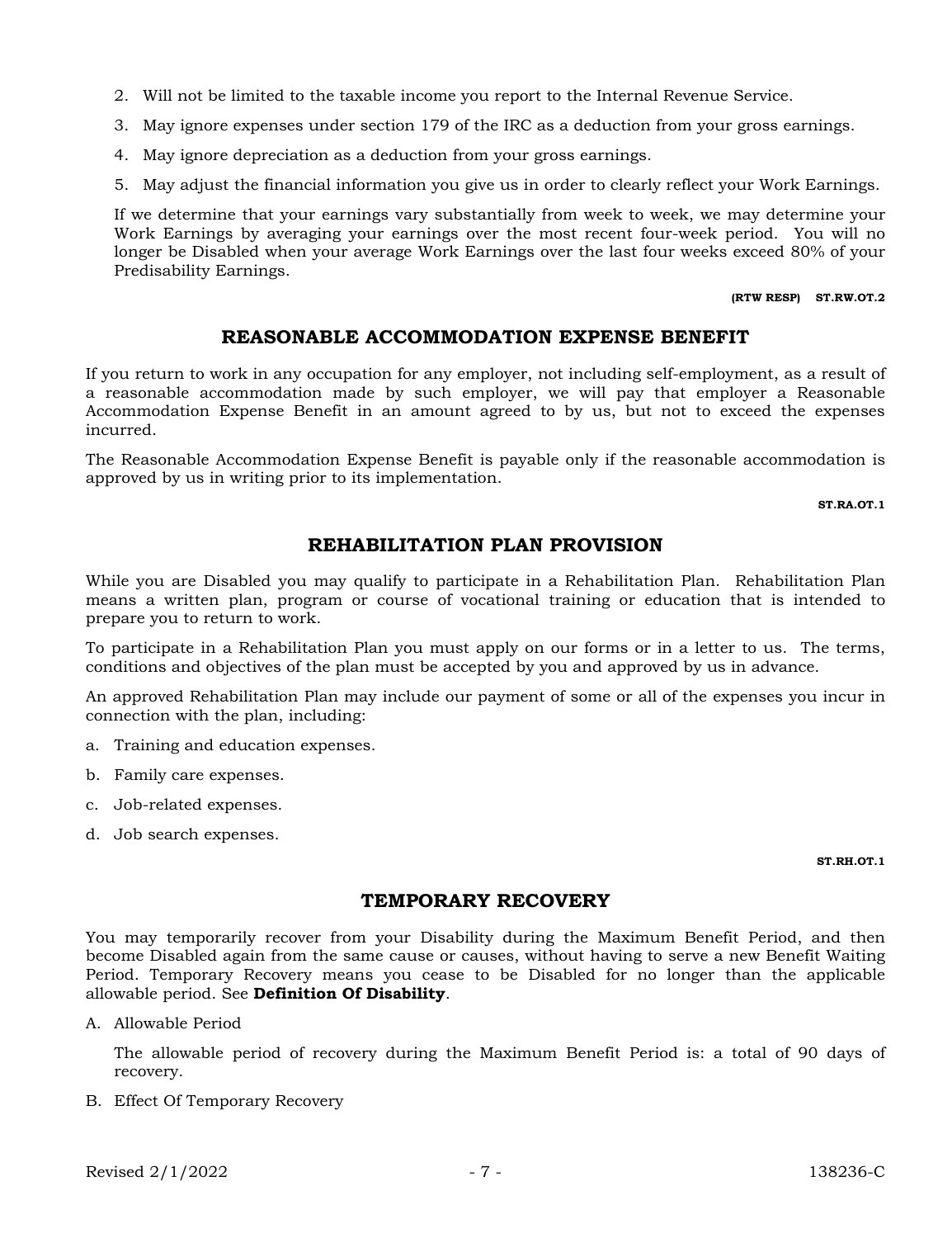If your Temporary Recovery does not exceed the Allowable Period, the following will apply.

- 1. The Predisability Earnings used to determine your STD Benefit will not change.
- 2. The period of Temporary Recovery will not count toward your Maximum Benefit Period.
- 3. No STD Benefits will be payable for the period of Temporary Recovery.
- 4. No STD Benefits will be payable after benefits become payable to you under any other disability insurance plan under which you become insured during your period of recovery.
- 5. Except as stated above, the provisions of the Group Policy will be applied as if there had been no interruption of your Disability.

ST.TR.OT.2

### WHEN STD BENEFITS END

Your STD Benefits end automatically on the earliest of:

- 1. The date you are no longer Disabled.
- 2. The date your Maximum Benefit Period ends.
- 3. The date you die.
- 4. The date long term disability benefits become payable to you under a group long term disability policy, even if that occurs before the end of the Maximum Benefit Period.
- 5. The date benefits become payable to you under any other disability insurance plan under which you become insured through employment during a period of Temporary Recovery.
- 6. The date you fail to provide proof of continued Disability and entitlement to STD Benefits.

(REV LTD LIM) ST.BE.OT.3

## PREDISABILITY EARNINGS

Your Predisability Earnings will be based on your earnings in effect on the January 1st prior to your last full day of Active Work. Any subsequent change in your earnings will not affect your Predisability Earnings.

Predisability Earnings means your weekly rate of earnings from your Employer, including:

- 1. Contributions you make through a salary reduction agreement with your Employer to:
	- a. An Internal Revenue Code (IRC) Section  $401(k)$ ,  $403(b)$ ,  $408(k)$ ,  $408(p)$ , or  $457$  deferred compensation arrangement; or
	- b. An executive nonqualified deferred compensation arrangement.
- 2. Shift differential pay.
- 3. Amounts contributed to your fringe benefits according to a salary reduction agreement under an IRC Section 125 plan.

Predisability Earnings does not include:

- 1. Bonuses.
- 2. Commissions.
- 3. Overtime pay.
- 4. Stock options or stock bonuses.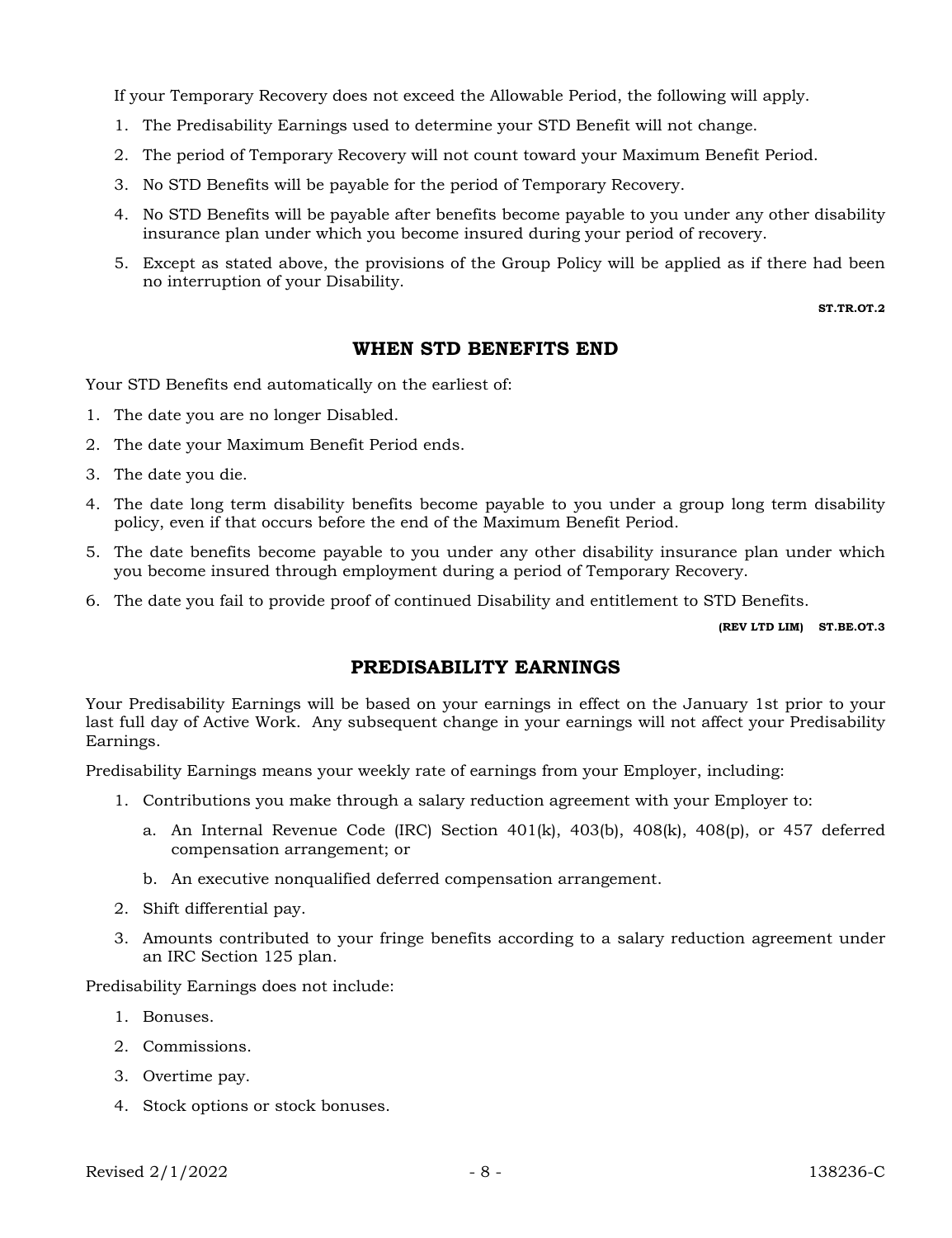- 5. Your Employer's contributions on your behalf to any deferred compensation arrangement or pension plan.
- 6. Any other extra compensation.

If you are paid on an annual contract basis, your weekly rate of earnings is one fifty-second (1/52nd) of your annual contract salary.

If you are paid hourly, your weekly rate of earnings is based on your hourly pay rate multiplied by the number of hours you are regularly scheduled to work per week, but not more than 40 hours. If you do not have regular work hours, your weekly rate of earnings is based on the average number of hours you worked per week during the preceding 52 weeks (or during your period of employment if less than 52 weeks), but not more than 40 hours.

#### (REG NO COM\_NO STOCK) ST.PD.OT.1X

### DEDUCTIBLE INCOME

Subject to **Exceptions To Deductible Income**, Deductible Income means:

- 1. Sick pay, annual or personal leave pay, severance pay, or other salary continuation, including donated amounts, (but not vacation pay) paid to you by your Employer, if it exceeds the amount found in a., b., and c.
	- a. Determine the amount of your STD Benefit as if there were no Deductible Income, and add your sick pay or other salary continuation to that amount.
	- b. Determine 100% of your Predisability Earnings.
	- c. If a. is greater than b., the difference will be Deductible Income.
- 2. Your Work Earnings, as described in the Return To Work Provisions.
- 3. Any amount you receive or are eligible to receive because of your disability under a state disability income benefit law or similar law.
- 4. Any amount you receive or are eligible to receive because of your disability under another group insurance coverage.
- 5. Any disability or retirement benefits you receive or are eligible to receive under your Employer's retirement plan, including a public employee retirement system, a state teacher retirement system, and a plan arranged and maintained by a union or employee association for the benefit of its members. You and your Employer's contributions will be considered as distributed simultaneously throughout your lifetime, regardless of how funds are distributed from the retirement plan.

If any of these plans has two or more payment options, the option which comes closest to providing you a monthly income for life with no survivors benefit will be Deductible Income, even if you choose a different option.

- 6. Any earnings or compensation included in Predisability Earnings which you receive or are eligible to receive while STD Benefits are payable.
- 7. Any amount you receive or are eligible to receive under any unemployment compensation law or similar act or law.
- 8. Any amount you receive or are eligible to receive from or on behalf of a third party because of your disability, whether by judgment, settlement or other method. If you notify us before filing suit or settling your claim against such third party, the amount used as Deductible Income will be reduced by a pro rata share of your costs of recovery, including reasonable attorney fees.
- 9. Any amount you receive by compromise, settlement, or other method as a result of a claim for any of the above, whether disputed or undisputed.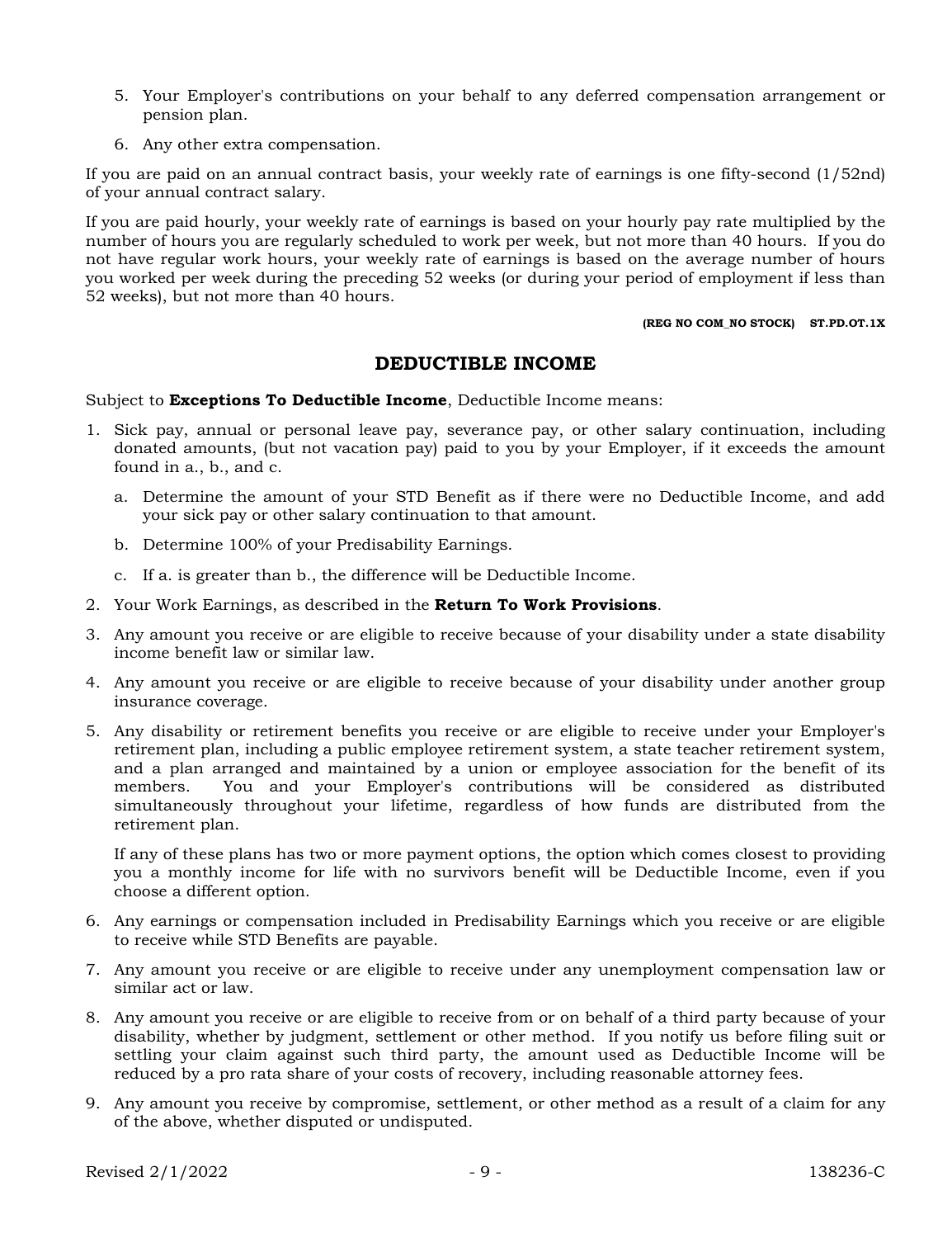# EXCEPTIONS TO DEDUCTIBLE INCOME

Deductible Income does not include:

- 1. Any cost of living increase in any Deductible Income other than Work Earnings, if the increase becomes effective while you are Disabled and while you are eligible for the Deductible Income.
- 2. Reimbursement for hospital, medical, or surgical expense.
- 3. Reasonable attorneys fees incurred in connection with a claim for Deductible Income.
- 4. Benefits from any individual disability insurance policy.
- 5. Group credit or mortgage disability insurance benefits.
- 6. Accelerated death benefits paid under a life insurance policy.
- 7. Employer Retro Pay.
- 8. Benefits from the following:
	- a. Profit sharing plan.
	- b. Thrift or savings plan.
	- c. Deferred compensation plan.
	- d. Plan under IRC Section 401(k), 408(k), 408(p), or 457.
	- e. Individual Retirement Account (IRA).
	- f. Tax Sheltered Annuity (TSA) under IRC Section 403(b).
	- g. Stock ownership plan.
	- h. Keogh (HR-10) plan.

(PUB\_NO OTHR OFFST) ST.ED.OT.1X

# RULES FOR DEDUCTIBLE INCOME

A. Weekly Equivalents

Each week we will determine your STD Benefit using the Deductible Income for the same weekly period, even if you actually receive the Deductible Income in another week.

If you are paid Deductible Income in a lump sum or by a method other than weekly, we will determine your STD Benefit using a prorated amount. We will use the period of time to which the Deductible Income applies. If no period of time is stated, we will use a reasonable one.

B. Your Duty To Pursue Deductible Income

You must pursue Deductible Income for which you may be eligible. We may ask for written documentation of your pursuit of Deductible Income. You must provide it within 60 days after we mail you our request. Otherwise, we may reduce your STD Benefits by the amount we estimate you would be eligible to receive upon proper pursuit of the Deductible Income.

C. Pending Deductible Income

We will not deduct pending Deductible Income until it becomes payable. You must notify us of the amount of the Deductible Income when it is approved. You must repay us for the resulting overpayment of your claim.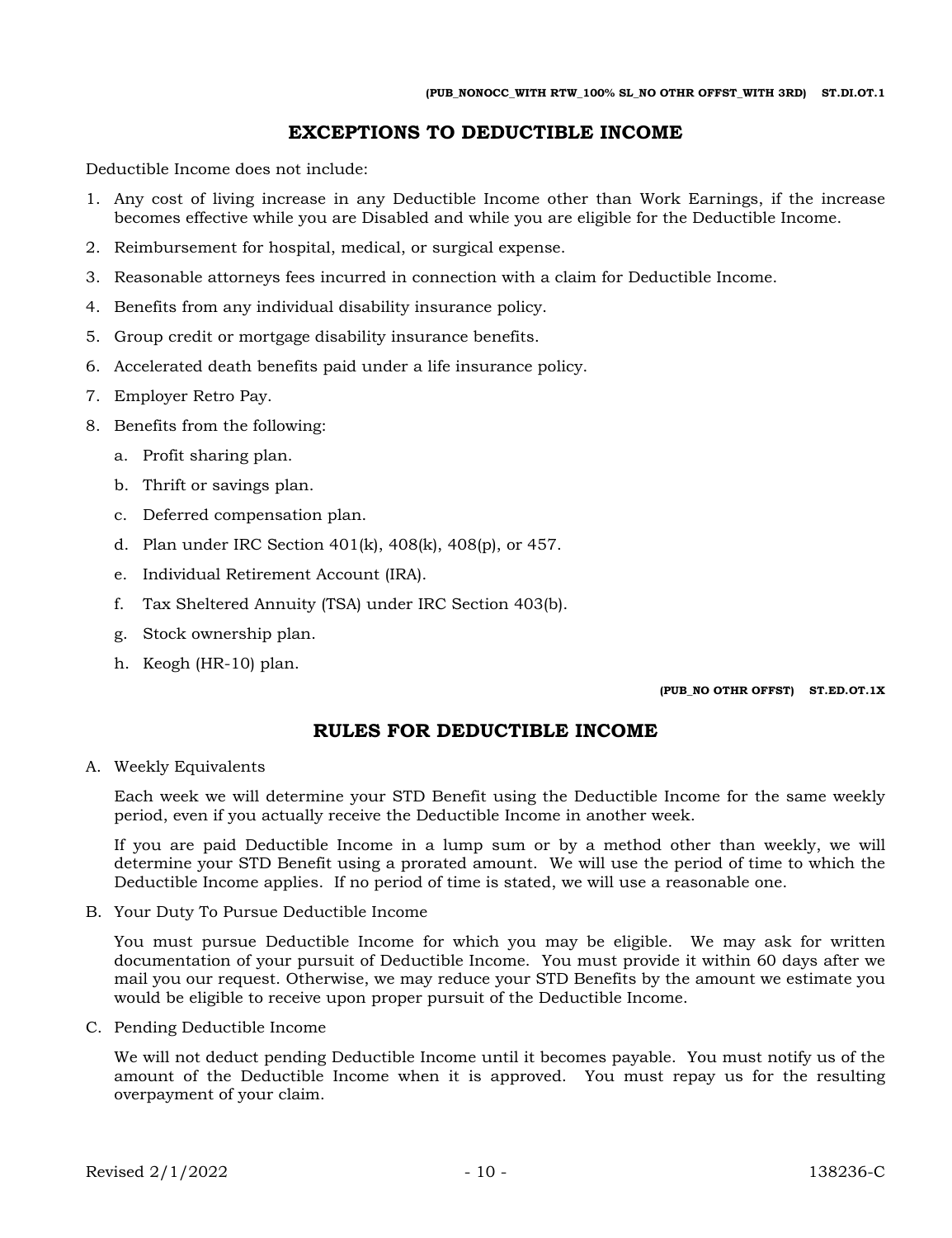#### D. Overpayment Of Claim

We will notify you of the amount of any overpayment of your claim under any group disability insurance policy issued by us. You must immediately repay us. You will not receive any STD Benefits until we have been repaid in full. In the meantime, any STD Benefits paid, including the Minimum STD Benefit, will be applied to reduce the amount of the overpayment. We may charge you interest at the legal rate for any overpayment which is not repaid within 30 days after we first mail you notice of the amount of the overpayment.

ST.RU.OT.1

#### SUBROGATION

If STD Benefits are paid or payable to you under the Group Policy as the result of any act or omission of a third party, we will be subrogated to all rights of recovery you may have in respect to such act or omission. You must execute and deliver to us such instruments and papers as may be required and do whatever else is needed to secure such rights. You must avoid doing anything that would prejudice our rights of subrogation.

If you notify us before filing suit or settling your claim against such third party, the amount to which we are subrogated will be reduced by a pro rata share of your costs of recovery, including reasonable attorney fees. If suit or action is filed, we may record a notice of payments of STD Benefits, and such notice shall constitute a lien on any judgment recovered.

If you or your legal representative fail to bring suit or action promptly against such third party, we may institute such suit or action in our name or in your name. We are entitled to retain from any judgment recovered the amount of STD Benefits paid or to be paid to you or on your behalf, together with our costs of recovery, including attorney fees. The remainder of such recovery, if any, shall be paid to you or as the court may direct.

ST.SG.OT.1

# BENEFITS AFTER INSURANCE ENDS OR IS CHANGED

During each period of continuous Disability, we will pay STD Benefits according to the terms of the Group Policy in effect on the date you become Disabled. Your right to receive STD Benefits will not be affected by:

- 1. Any amendment to the Group Policy that is effective after you become Disabled; or
- 2. Termination of the Group Policy after you become Disabled.

ST.BA.OT.1

# EFFECT OF NEW DISABILITY

If a period of Disability is extended by a new cause while STD Benefits are payable, STD Benefits will continue while you remain Disabled. However, 1 and 2 below will apply.

- 1. STD Benefits will not continue beyond the end of the original Maximum Benefit Period.
- 2. All provisions of the Group Policy, including the **Disabilities Excluded From Coverage** and Limitations sections, will apply to the new cause of Disability.

ST.ND.OT.1

# DISABILITIES EXCLUDED FROM COVERAGE

A. War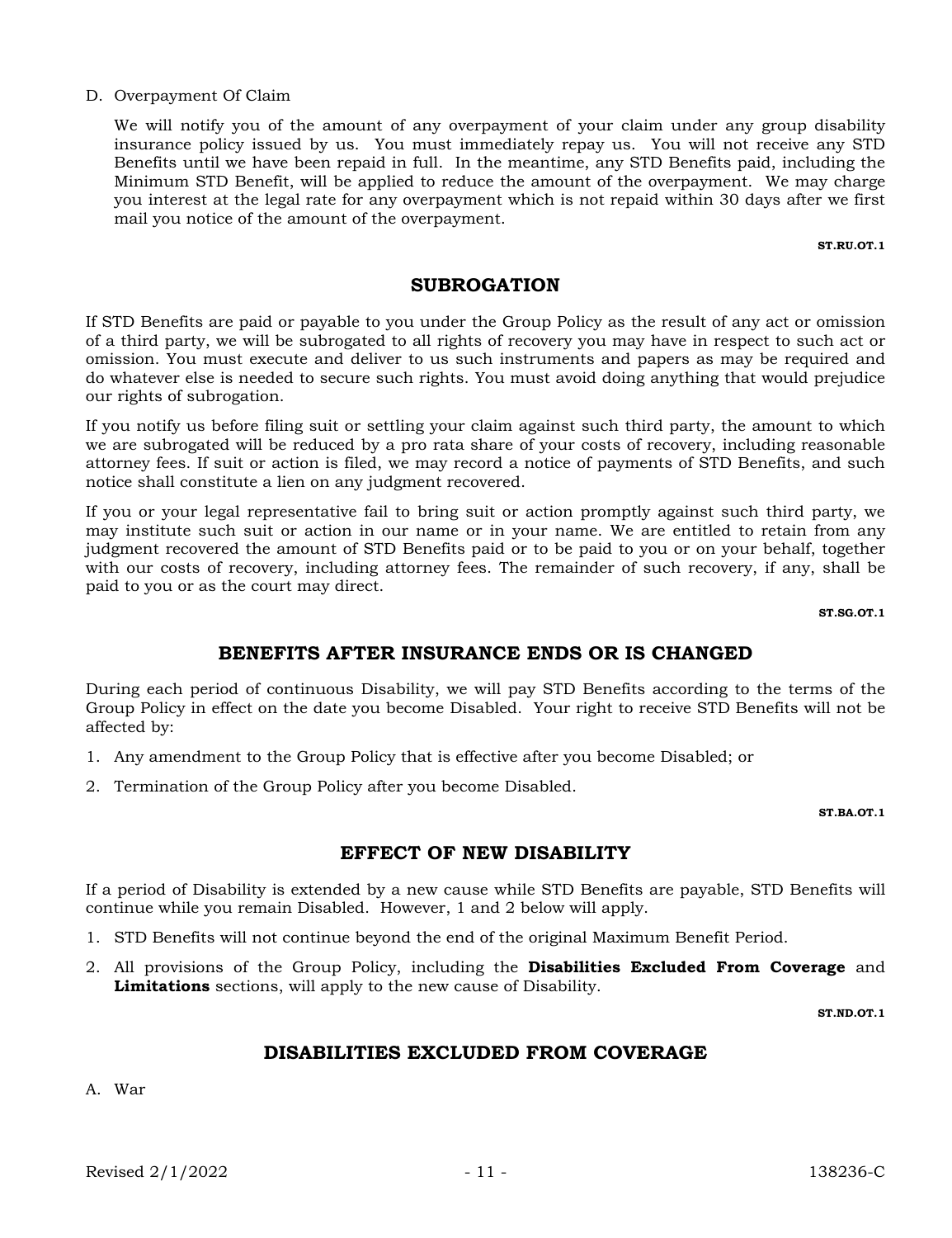You are not covered for a Disability caused or contributed to by War or any act of War. War means declared or undeclared war, whether civil or international, and any substantial armed conflict between organized forces of a military nature.

B. Intentionally Self-Inflicted Injury

You are not covered for a Disability caused or contributed to by an intentionally self-inflicted Injury, while sane.

C. Work Related

You are not covered for a Disability arising out of or in the course of any employment for wage or profit.

D. Violent Or Criminal Conduct

You are not covered for a Disability caused or contributed to by your committing or attempting to commit an assault or felony, or actively participating in a violent disorder or riot. Actively participating does not include being at the scene of a violent disorder or riot while performing your official duties.

E. Loss Of License Or Certification

You are not covered for a Disability caused or contributed to by the loss of your professional license, occupational license or certification.

(NONOCC) ST.XD.OT.1

# LIMITATIONS

A. Care Of A Physician

You must be under the ongoing care of a Physician in the appropriate specialty as determined by us during the Benefit Waiting Period. No STD Benefits will be paid for any period of Disability when you are not under the ongoing care of a Physician in the appropriate specialty as determined by us.

B. Occupational Benefits

No STD Benefits will be paid for any period when you are eligible to receive benefits for your Disability under a workers' compensation law or similar law. If your claim for these benefits is accepted, compromised or settled (whether disputed or undisputed), you must repay us for the full amount of any payments we make to you while your claim for occupational benefits is pending.

C. Imprisonment

No STD Benefits will be paid for any period of Disability when you are confined for any reason in a penal or correctional institution.

D. Return To Work Responsibility

No STD Benefits will be paid for any period of Disability when you are able to work in your Own Occupation and able to earn at least 20% of your Predisability Earnings, but you elect not to work.

(NONOCC\_RTW RSP\_NO MAND REHB) ST.LM.OT.1

### CLAIMS

A. Filing A Claim

Claims should be filed on our forms. If you do not receive our forms within 15 days after you ask for them, you may submit your claim in a letter to us. The letter should include the date Disability began, and the cause and nature of the Disability.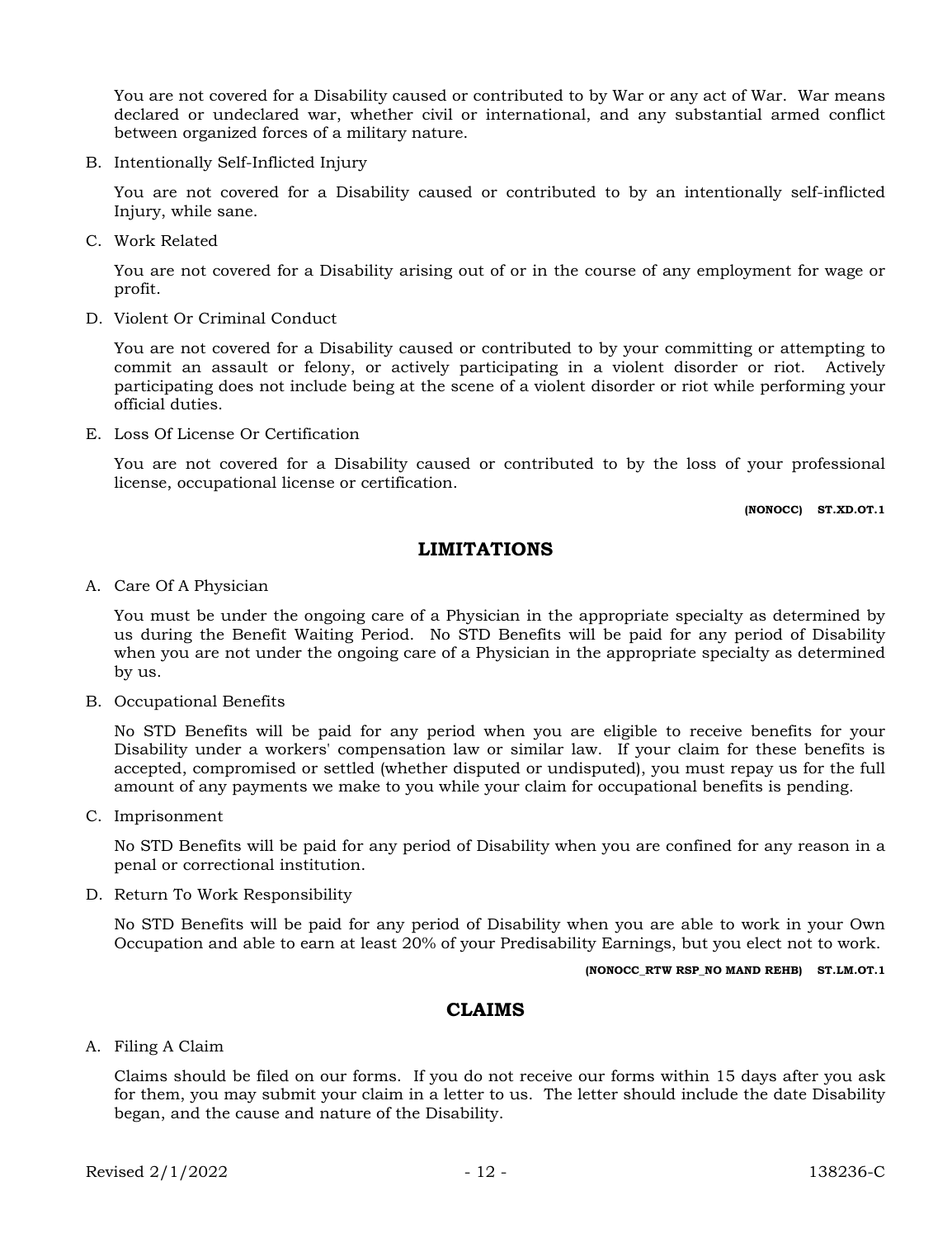B. Time Limits On Filing Proof Of Loss

You must give us Proof Of Loss promptly after the end of the Benefit Waiting Period. If you cannot do so, you must give it to us as soon as reasonably possible. These limits will not apply while you lack legal capacity or if your delay doesn't substantially prejudice us with regard to investigating your claim.

C. Proof Of Loss

Proof Of Loss means written proof that you are Disabled and entitled to STD Benefits. Proof Of Loss must be provided at your expense.

For claims of Disability due to conditions other than Mental Disorders, we may require proof of physical impairment that results from anatomical or physiological abnormalities which are demonstrable by medically acceptable clinical and laboratory diagnostic techniques.

D. Documentation

Completed claims statements, a signed authorization for us to obtain information, and any other items we may reasonably require in support of a claim must be submitted at your expense. If the required documentation is not provided within 45 days after we mail our request, your claim may be denied.

E. Investigation Of Claim

We may investigate your claim at any time.

At our expense, we may have you examined at reasonable intervals by specialists of our choice. We may deny or suspend STD Benefits if you fail to attend an examination or cooperate with the examiner.

F. Time Of Payment

We will pay STD Benefits within 60 days after you satisfy Proof Of Loss.

STD Benefits will be paid to you at the end of each week you qualify for them. STD Benefits remaining unpaid at your death will be paid to your estate.

G. Notice Of Decision On Claim

We will evaluate your claim promptly after you file it. Within 45 days after we receive your claim we will send you: (a) a written decision on your claim; or (b) a notice that we are extending the period to decide your claim for 30 days. Before the end of this extension period we will send you: (a) a written decision on your claim; or (b) a notice that we are extending the period to decide your claim for an additional 30 days. If an extension is due to your failure to provide information necessary to decide the claim, the extended time period for deciding your claim will not begin until you provide the information or otherwise respond.

If we extend the period to decide your claim, we will notify you of the following: (a) the reasons for the extension; (b) when we expect to decide your claim; (c) an explanation of the standards on which entitlement to benefits is based; (d) the unresolved issues preventing a decision; and (e) any additional information we need to resolve those issues.

If we request additional information, you will have 45 days to provide the information. If you do not provide the requested information within 45 days, we may decide your claim based on the information we have received.

If we deny any part of your claim, you will receive a written notice of denial containing:

- a. The reasons for our decision.
- b. Reference to the parts of the Group Policy on which our decision is based.
- c. A description of any additional information needed to support your claim.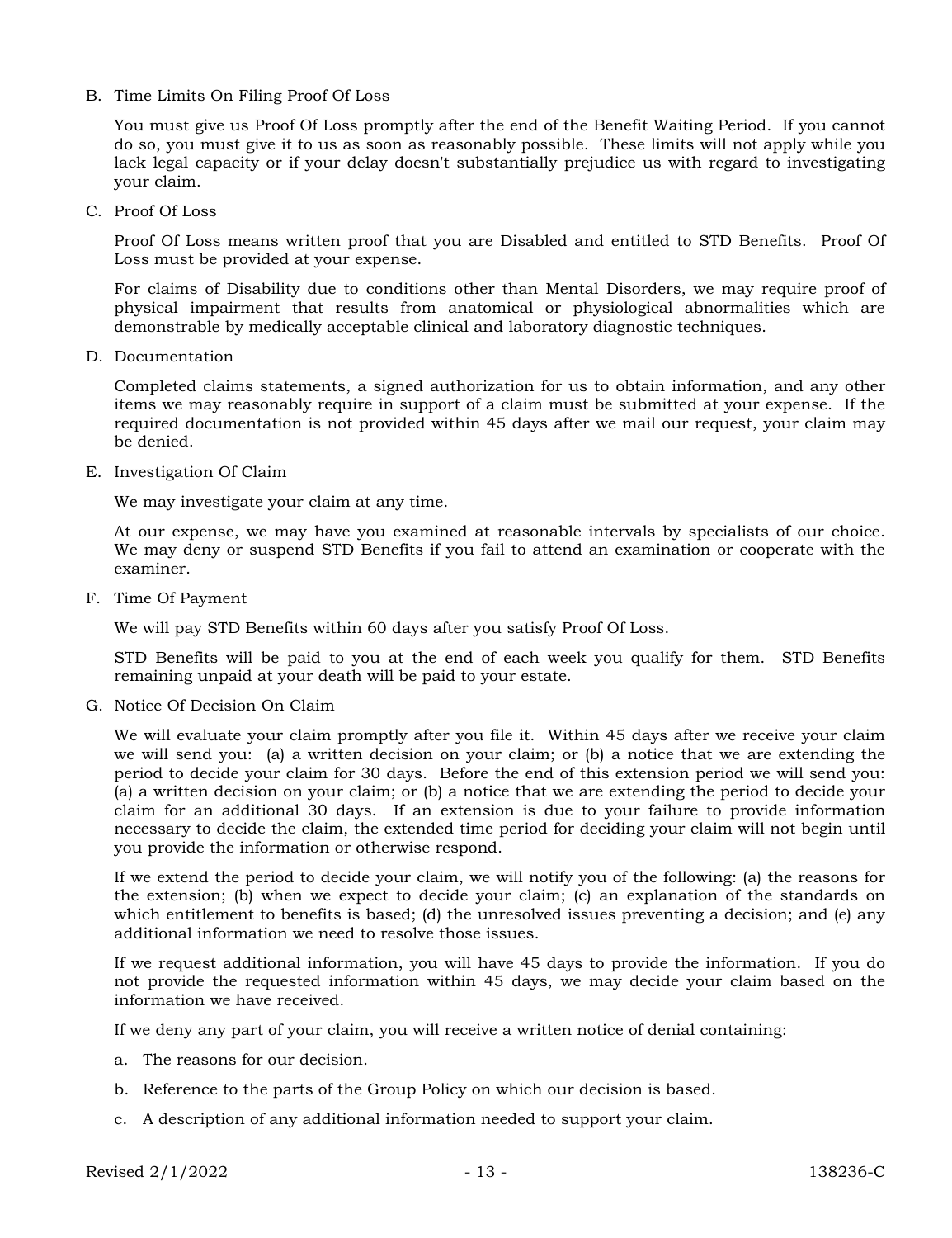- d. Information concerning your right to a review of our decision.
- H. Review Procedure

If all or part of a claim is denied, you may request a review. You must request a review in writing within 180 days after receiving notice of the denial.

You may send us written comments or other items to support your claim. You may review and receive copies of any non-privileged information that is relevant to your request for review. There will be no charge for such copies. You may request the names of medical or vocational experts who provided advice to us about your claim.

The person conducting the review will be someone other than the person who denied the claim and will not be subordinate to that person. The person conducting the review will not give deference to the initial denial decision. If the denial was based on a medical judgment, the person conducting the review will consult with a qualified health care professional. This health care professional will be someone other than the person who made the original medical judgment and will not be subordinate to that person. Our review will include any written comments or other items you submit to support your claim.

We will review your claim promptly after we receive your request. Within 45 days after we receive your request for review we will send you: (a) a written decision on review; or (b) a notice that we are extending the review period for 45 days. If the extension is due to your failure to provide information necessary to decide the claim on review, the extended time period for review of your claim will not begin until you provide the information or otherwise respond.

If we extend the review period, we will notify you of the following: (a) the reasons for the extension; (b) when we expect to decide your claim on review; and (c) any additional information we need to decide your claim.

If we request additional information, you will have 45 days to provide the information. If you do not provide the requested information within 45 days, we may conclude our review of your claim based on the information we have received.

If we deny any part of your claim on review, you will receive a written notice of denial containing:

- a. The reasons for our decision.
- b. Reference to the parts of the Group Policy on which our decision is based.
- c. Information concerning your right to receive, free of charge, copies of non-privileged documents and records relevant to your claim.
- I. Assignment

The rights and benefits under the Group Policy are not assignable.

(REV PUB WRDG) ST.CL.OT.2

# TIME LIMITS ON LEGAL ACTIONS

No action at law or in equity may be brought until 60 days after you have given us Proof Of Loss. No such action may be brought more than three years after the earlier of:

- 1. The date we receive Proof Of Loss; and
- 2. The time within which Proof Of Loss is required to be given.

ST.TL.OT.1

# INCONTESTABILITY PROVISIONS

A. Incontestability Of Insurance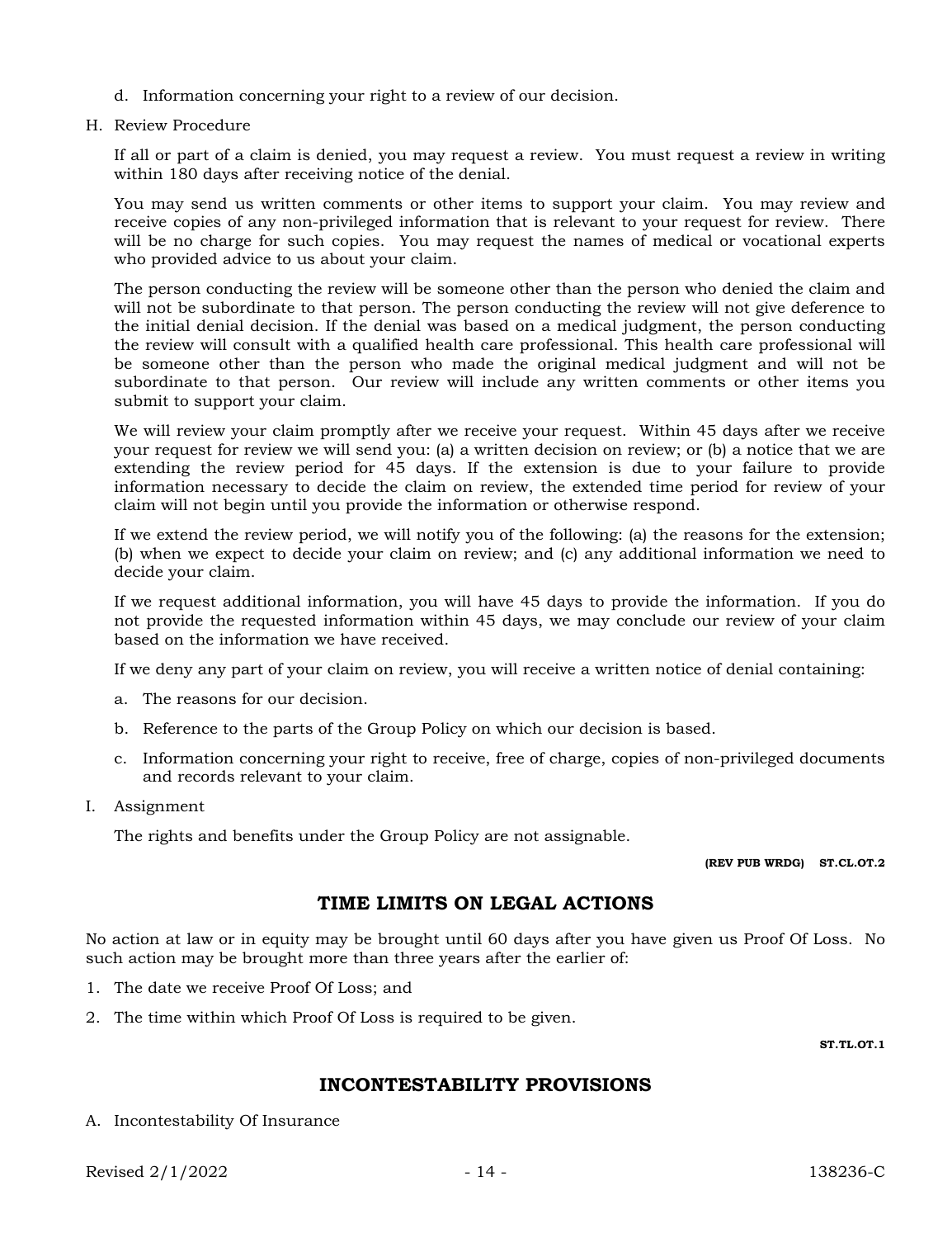Any statement you make to obtain or to increase insurance is a representation and not a warranty.

No misrepresentation will be used to reduce or deny a claim or contest the validity of insurance unless:

- 1. The insurance would not have been approved if we had known the truth; and
- 2. We have given you or any person claiming benefits a copy of the signed written instrument which contains your misrepresentation.

After insurance has been in effect for two years, during the lifetime of the insured, we will not use a misrepresentation to reduce or deny the claim, unless it was a fraudulent misrepresentation.

B. Incontestability Of The Group Policy

Any statement made by the Policyholder or Employer to obtain the Group Policy is a representation and not a warranty.

No misrepresentation by the Policyholder or your Employer will be used to deny a claim or to deny the validity of the Group Policy unless:

- 1. The Group Policy would not have been issued if we had known the truth; and
- 2. We have given the Policyholder or Employer a copy of a written instrument signed by the Policyholder or Employer which contains the misrepresentation.

The validity of the Group Policy will not be contested after it has been in force for two years, except for nonpayment of premiums or fraudulent misrepresentations.

ST.IN.OT.1

# CLERICAL ERROR, AGENCY AND MISSTATEMENT

A. Clerical Error

Clerical error by the Policyholder, your Employer, or their respective employees or representatives will not:

- 1. Cause a person to become insured.
- 2. Invalidate insurance under the Group Policy otherwise validly in force.
- 3. Continue insurance under the Group Policy otherwise validly terminated.
- B. Agency

The Policyholder and your Employer act on their own behalf as your agent, and not as our agent. The Policyholder and your Employer have no authority to alter, expand or extend our liability or to waive, modify or compromise any defense or right we may have under the Group Policy.

C. Misstatement Of Age

If a person's age has been misstated, we will make an equitable adjustment of premiums, benefits, or both. The adjustment will be based on:

- 1. The amount of insurance based on the correct age; and
- 2. The difference between the amount paid and the amount which would have been paid if the age had been correctly stated.

ST.CE.OT.1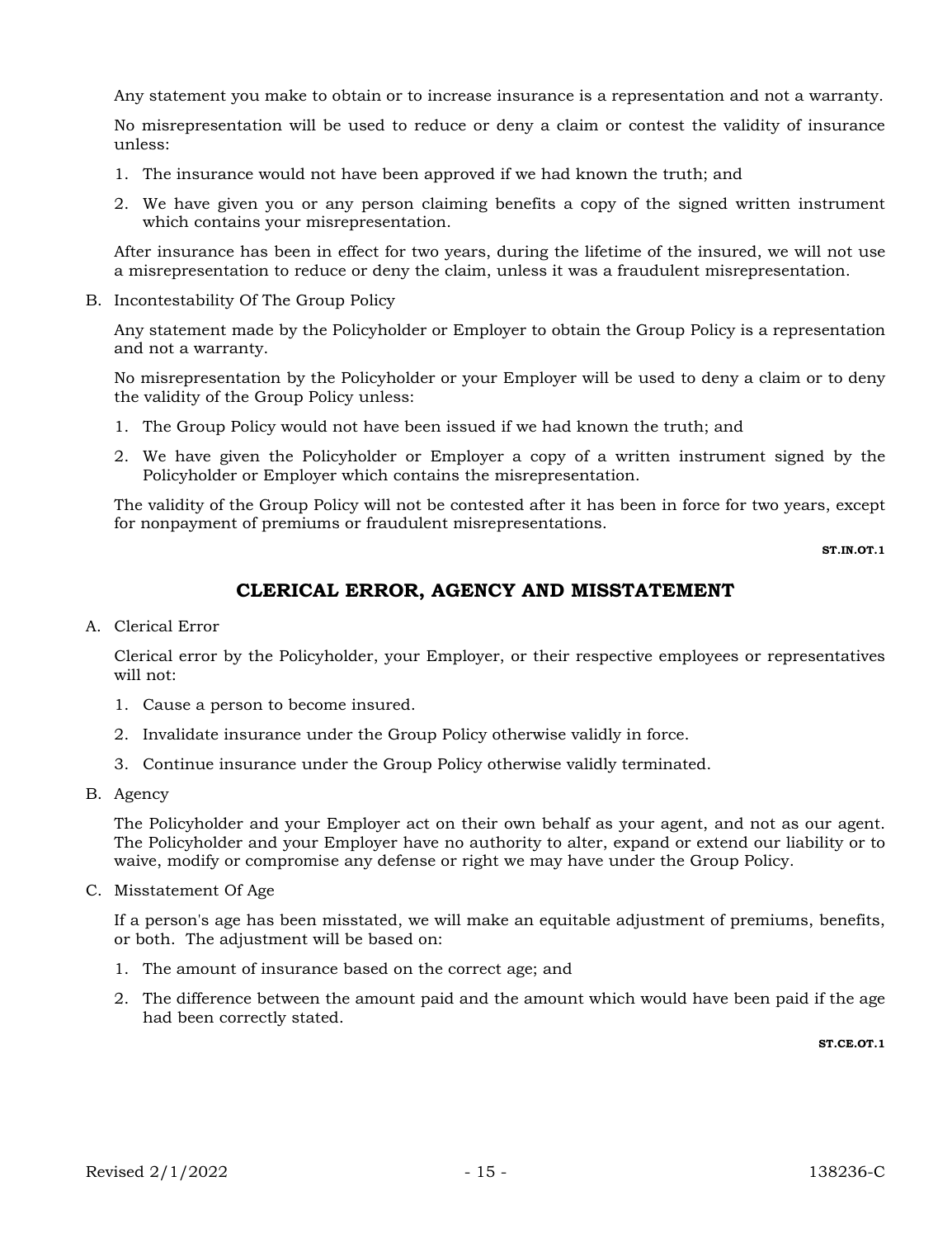# TERMINATION OR AMENDMENT OF THE GROUP POLICY

The Group Policy may be terminated by us or the Policyholder according to its terms. It will terminate automatically for nonpayment of premium. The Policyholder may terminate the Group Policy in whole, and may terminate insurance for any class or group of Members, at any time by giving us written notice.

Benefits under the Group Policy are limited to its terms, including any valid amendment. No change or amendment will be valid unless it is approved in writing by one of our executive officers and given to the Policyholder for attachment to the Group Policy. If the terms of the certificate differ from the Group Policy, the terms stated in the Group Policy will govern. The Policyholder, your Employer, and their respective employees or representatives have no right or authority to change or amend the Group Policy or to waive any of its terms or provisions without our signed written approval.

We may change the Group Policy in whole or in part when any change or clarification in law or governmental regulation affects our obligations under the Group Policy, or with the Policyholder's consent.

Any such change or amendment of the Group Policy may apply to current or future Members or to any separate classes or groups of Members.

ST.TA.OT.1

# CONTINUED INSURANCE DURING SCHOOL VACATIONS

If you cease to be a Member because of a school break or vacation, your insurance will be continued during that period.

ST.SV.OT.1

### DEFINITIONS

Benefit Waiting Period means the period you must be continuously Disabled before STD Benefits become payable. No STD Benefits are payable for the Benefit Waiting Period. See **Coverage Features**.

Contributory means insurance is elective and Members pay all or part of the premium for insurance.

Employer means an employer (including approved affiliates and subsidiaries) for which coverage under the Group Policy is approved in writing by us.

Group Policy means the group STD insurance policy issued by us to the Policyholder and identified by the Group Policy Number.

Hospital means a legally operated hospital providing full-time medical care and treatment under the direction of a full-time staff of licensed physicians. Rest homes, nursing homes, convalescent homes, homes for the aged, and facilities primarily affording custodial, educational, or rehabilitative care are not Hospitals.

Injury means an injury to the body.

L.L.C. Owner-Employee means an individual who owns an equity interest in an Employer and is actively employed in the conduct of the Employer's business.

Maximum Benefit Period means the longest period for which STD Benefits are payable for any one period of continuous Disability, whether from one or more causes. It begins at the end of the Benefit Waiting Period. No STD Benefits are payable after the end of the Maximum Benefit Period, even if you are still Disabled. See Coverage Features.

Mental Disorder means any condition of disorder involving psychiatric disabilities or alcohol or substance use that falls under any of the diagnostic categories listed in the mental disorders section of the International Classification of Diseases, as periodically revised.